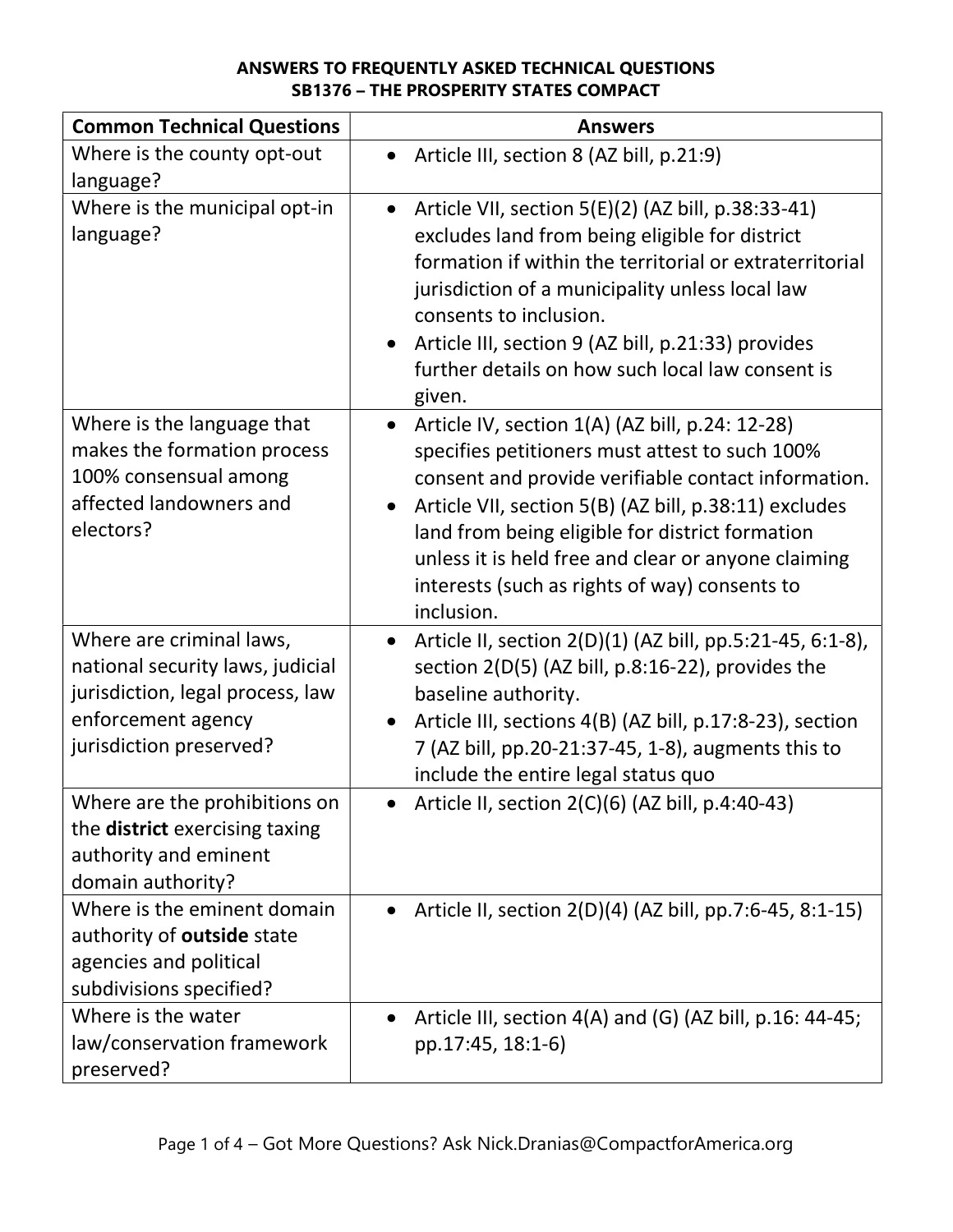| Where is the public utility law<br>framework preserved?                                                                                                                     | Article III, section 4(R) (AZ bill, p.19:1-10)                                                                                                                                                                                                                                                                                                                                                                                                                                                                                                                                                                                                                                                                                                                                                                                                                                                                                                                                                      |
|-----------------------------------------------------------------------------------------------------------------------------------------------------------------------------|-----------------------------------------------------------------------------------------------------------------------------------------------------------------------------------------------------------------------------------------------------------------------------------------------------------------------------------------------------------------------------------------------------------------------------------------------------------------------------------------------------------------------------------------------------------------------------------------------------------------------------------------------------------------------------------------------------------------------------------------------------------------------------------------------------------------------------------------------------------------------------------------------------------------------------------------------------------------------------------------------------|
| Where are the "optimal"<br>regulation" criteria?                                                                                                                            | Article II, section 3 (AZ bill, p. 8:38-45, pp. 9-11)                                                                                                                                                                                                                                                                                                                                                                                                                                                                                                                                                                                                                                                                                                                                                                                                                                                                                                                                               |
| Where is jurisdiction for<br>outside state agencies and<br>political subdivisions to<br>remedy causes of externalities<br>(inc. environmental law<br>violations) preserved? | Article II, section 2(D)(2) (AZ bill, p.6:9-29)<br>Article VII, subsection 4 (AZ bill, pp. 37:42-45, 38:1-<br>4) defines "district externality."                                                                                                                                                                                                                                                                                                                                                                                                                                                                                                                                                                                                                                                                                                                                                                                                                                                    |
| Where is federal primacy<br>preserved for outside state<br>agencies and political<br>subdivisions to enforce<br>environmental and other<br>laws?                            | Article III, section 6 (AZ bill, pp.19: 21-45, 20:1-36)                                                                                                                                                                                                                                                                                                                                                                                                                                                                                                                                                                                                                                                                                                                                                                                                                                                                                                                                             |
| Where is the guarantee that<br>there will be no fiscal cost to<br>the state?                                                                                                | Article II, section 2(D)(3) (AZ bill, pp.6:30-45, 7:1-5)<br>$\bullet$<br>holds external agencies and political subdivisions<br>harmless for cost of external services by persons<br>domiciled in district.<br>Article III, section 3(D) and (E) (AZ bill, pp.15:24-45,<br>16:1-8) ensures that landowners forming a district<br>must agree to a foreclosable lien on their property<br>to secure a promise to pay at least as much<br>revenue to revenue authorities as were generated<br>in the prior fiscal year from all sources within the<br>district.<br>Article III, section 2 (AZ bill, pp. 13:7-14, 24-32,<br>14:6-15) implements the above guarantee in a<br>suggested land covenant that guarantees state<br>taxing authorities the greater of a percentage of<br>unimproved land value or prior fiscal year<br>revenues.<br>Article III, subsection 10 (AZ bill, pp. 22:19-45, 23:1-<br>25) empowers political subdivisions to obtain a<br>reasonable performance bond/surety to recoup |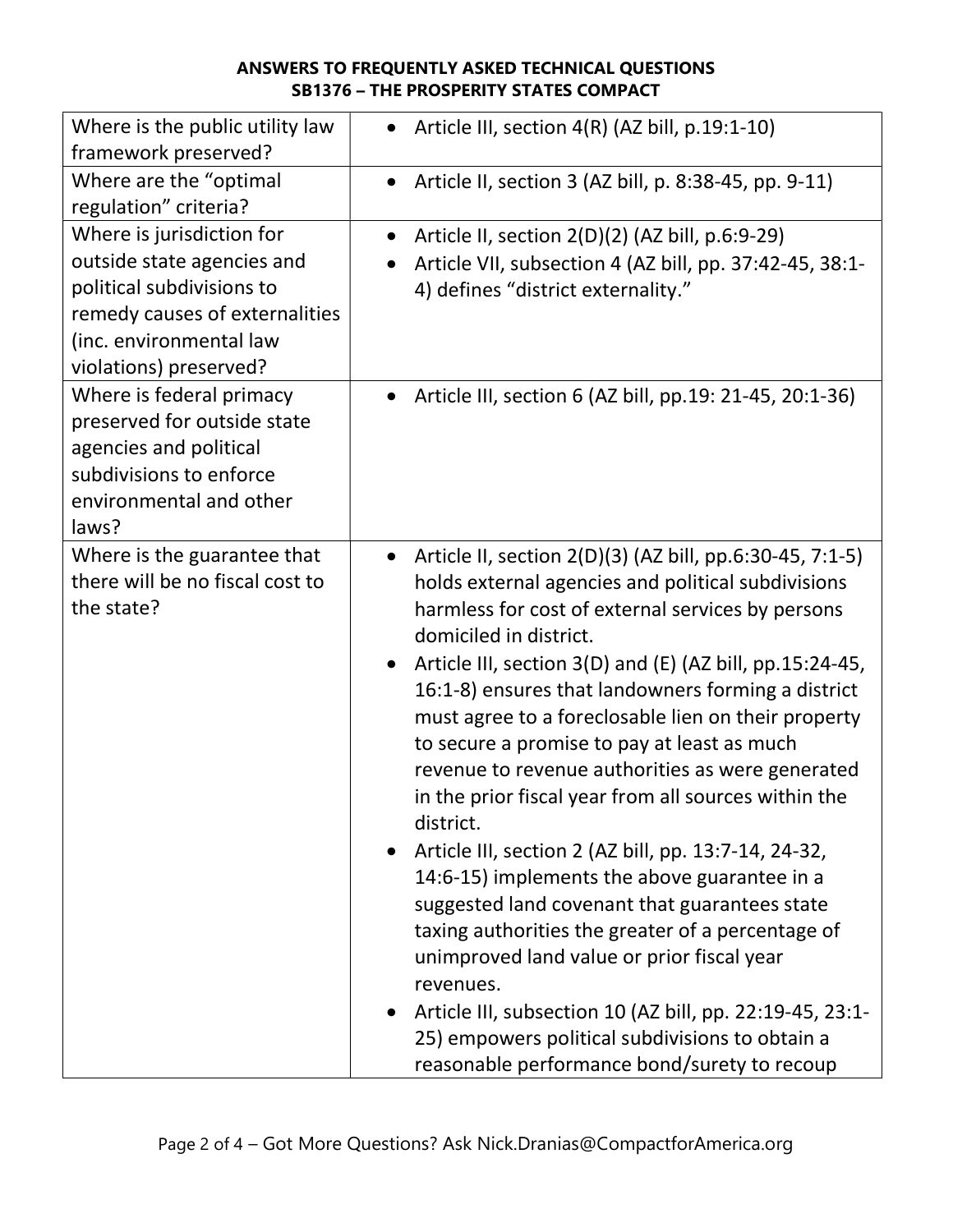|                                                                     | rehabilitation costs for abandoned or withdrawn                                                                                                                                                                                                                                                                                                                                                                                                                                                                                                                                                                                                                                                                                                                                                                                                                                                                                                                                                                                                                                                                              |
|---------------------------------------------------------------------|------------------------------------------------------------------------------------------------------------------------------------------------------------------------------------------------------------------------------------------------------------------------------------------------------------------------------------------------------------------------------------------------------------------------------------------------------------------------------------------------------------------------------------------------------------------------------------------------------------------------------------------------------------------------------------------------------------------------------------------------------------------------------------------------------------------------------------------------------------------------------------------------------------------------------------------------------------------------------------------------------------------------------------------------------------------------------------------------------------------------------|
|                                                                     | district properties                                                                                                                                                                                                                                                                                                                                                                                                                                                                                                                                                                                                                                                                                                                                                                                                                                                                                                                                                                                                                                                                                                          |
| What are the limits on a<br>district's "exclusive<br>jurisdiction?" | Article II, section 2(C) (AZ bill, p.3:18-19)<br>$\bullet$<br>contemplates governance by outside agencies that<br>is authorized by the compact.<br>Article II, section 2(E) (AZ bill, p.8:23-24) states that<br>the exclusive jurisdiction of a prosperity district is<br>"subject to section 2(D) of this Article and Articles<br>III, V and VI."<br>Article II, section 2(D) (AZ bill, pp.5:18-45, 6, 7, 8:1-<br>22) states the exclusive jurisdiction of the<br>Prosperity District is subject to concurrent state<br>and federal law enforcement, judicial, eminent<br>domain and externality remedial jurisdiction.<br>Article III, section 4 (AZ bill, pp. 16: 32-45, 17, 18:1-<br>14) lays out a broad array of other policy areas<br>where the exclusive jurisdiction of Prosperity<br>Districts would also be so limited.<br>Article III, section 6 (AZ bill, pp.19: 21-45, 20:1-36)<br>preserves federal primacy and jurisdiction to<br>ensure district cannot imperil federal grants<br>Article VII, section 13 (AZ bill, p.40:21-24) defines<br>Prosperity Districts as a political subdivision of the<br>state. |
| What are the checks and<br>balances on a district?                  | Article II, section 2(A) (AZ bill, p.1:44-45) denies<br>districts sovereign immunity.<br>Article II, section 2(B) (AZ bill, p.2:7-9) deems<br>district managing board literal fiduciaries.<br>Article II, section 2(B)(1) (AZ bill, p.2:10-13)<br>emphasizes board appointment/election must<br>comply with state and federal constitutions.<br>Article II, section 2(B)(4) (AZ bill, p.2:33-35) imposes<br>separation of powers on board action.<br>Article II, section 2(B)(5) (AZ bill, pp.2:36-45, 3:1-12)<br>imposes stringent transparency requirements.<br>Article II, section 2(C) (AZ bill, pp.3:13-19) delegates<br>strictly limited power to district consisting of                                                                                                                                                                                                                                                                                                                                                                                                                                               |